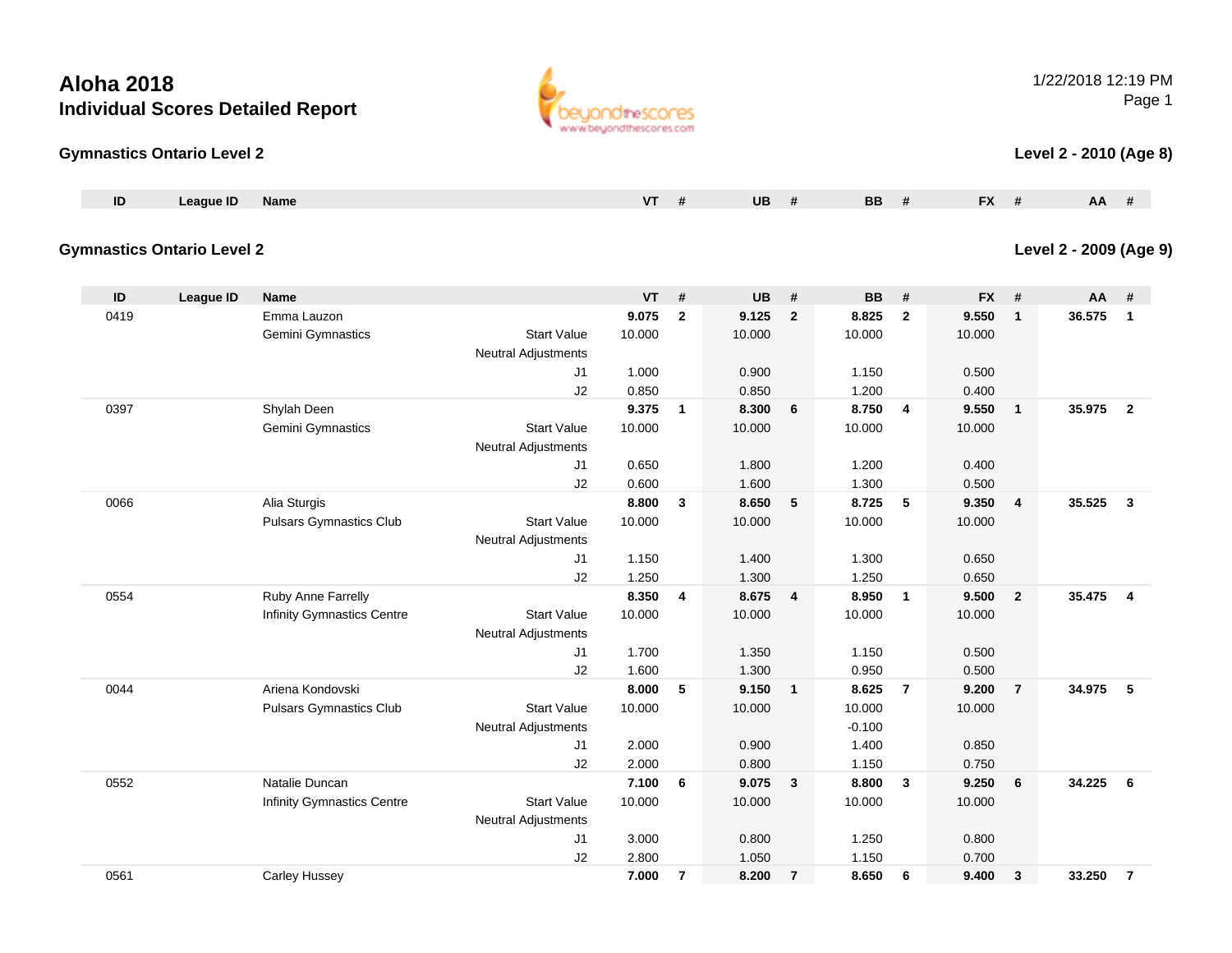

1/22/2018 12:19 PMPage 2

|      | <b>Infinity Gymnastics Centre</b> | Start Value<br><b>Neutral Adjustments</b> | 10.000  | 10.000  | 10.000   |                | 10.000 |    |        |    |
|------|-----------------------------------|-------------------------------------------|---------|---------|----------|----------------|--------|----|--------|----|
|      |                                   | J1                                        | 3.000   | .900    | 1.400    |                | 0.550  |    |        |    |
|      |                                   | J2                                        | 3.000   | 1.700   | 1.300    |                | 0.650  |    |        |    |
| 0577 | Katie Smith                       |                                           | 7.100 6 | 8.075 8 | 8.625    | $\overline{7}$ | 9.325  | -5 | 33.125 | -8 |
|      | Infinity Gymnastics Centre        | <b>Start Value</b>                        | 10.000  | 10.000  | 10.000   |                | 10.000 |    |        |    |
|      |                                   | <b>Neutral Adjustments</b>                |         |         | $-0.100$ |                |        |    |        |    |
|      |                                   | J1                                        | 3.000   | 1.850   | 1.350    |                | 0.650  |    |        |    |
|      |                                   | J2                                        | 2.800   | 2.000   | 1.200    |                | 0.700  |    |        |    |

## **Gymnastics Ontario Level 2**

**Level 2 - 2008 (Age 10)**

| ID   | League ID | <b>Name</b>                    |                     | $VT$ # |              | <b>UB</b> | #                       | <b>BB</b> | #              | <b>FX</b> | #              | $AA$ # |                |
|------|-----------|--------------------------------|---------------------|--------|--------------|-----------|-------------------------|-----------|----------------|-----------|----------------|--------|----------------|
| 0013 |           | Coralee Ciszkowski             |                     | 8.800  | 4            | 9.200     | $\mathbf 1$             | 9.125     | -1             | 9.150     | 3              | 36.275 | -1             |
|      |           | <b>Pulsars Gymnastics Club</b> | <b>Start Value</b>  | 10.000 |              | 10.000    |                         | 10.000    |                | 10.000    |                |        |                |
|      |           |                                | Neutral Adjustments |        |              |           |                         |           |                |           |                |        |                |
|      |           |                                | J1                  | 1.200  |              | 0.900     |                         | 0.950     |                | 0.850     |                |        |                |
|      |           |                                | J2                  | 1.200  |              | 0.700     |                         | 0.800     |                | 0.850     |                |        |                |
| 0047 |           | Sofia Malatesta                |                     | 9.000  | 3            | 8.875     | $\overline{\mathbf{2}}$ | 8.650     | $\overline{4}$ | 9.475     | $\mathbf 1$    | 36.000 | $\overline{2}$ |
|      |           | <b>Pulsars Gymnastics Club</b> | <b>Start Value</b>  | 10.000 |              | 10.000    |                         | 10.000    |                | 10.000    |                |        |                |
|      |           |                                | Neutral Adjustments |        |              |           |                         |           |                |           |                |        |                |
|      |           |                                | J <sub>1</sub>      | 0.900  |              | 1.150     |                         | 1.500     |                | 0.600     |                |        |                |
|      |           |                                | J2                  | 1.100  |              | 1.100     |                         | 1.200     |                | 0.450     |                |        |                |
| 0070 |           | Julia Trovato                  |                     | 9.300  | 1            | 7.825     | $\overline{4}$          | 8.725     | $\mathbf{3}$   | 9.275     | $\overline{2}$ | 35.125 | $\mathbf{3}$   |
|      |           | <b>Pulsars Gymnastics Club</b> | <b>Start Value</b>  | 10.000 |              | 10.000    |                         | 10.000    |                | 10.000    |                |        |                |
|      |           |                                | Neutral Adjustments |        |              |           |                         |           |                |           |                |        |                |
|      |           |                                | J1                  | 0.750  |              | 2.150     |                         | 1.350     |                | 0.750     |                |        |                |
|      |           |                                | J2                  | 0.650  |              | 2.200     |                         | 1.200     |                | 0.700     |                |        |                |
| 0017 |           | Sadie Croswell                 |                     | 9.100  | $\mathbf{2}$ | 8.275     | $\mathbf{3}$            | 8.775     | $\overline{2}$ | 8.875     | $\overline{4}$ | 35.025 | 4              |
|      |           | <b>Pulsars Gymnastics Club</b> | <b>Start Value</b>  | 10.000 |              | 10.000    |                         | 10.000    |                | 10.000    |                |        |                |
|      |           |                                | Neutral Adjustments |        |              |           |                         |           |                |           |                |        |                |
|      |           |                                | J1                  | 1.000  |              | 1.850     |                         | 1.200     |                | 1.150     |                |        |                |
|      |           |                                | J <sub>2</sub>      | 0.800  |              | 1.600     |                         | 1.250     |                | 1.100     |                |        |                |

**Gymnastics Ontario Level 2**

**Level 2 - 2007 (Age 11)**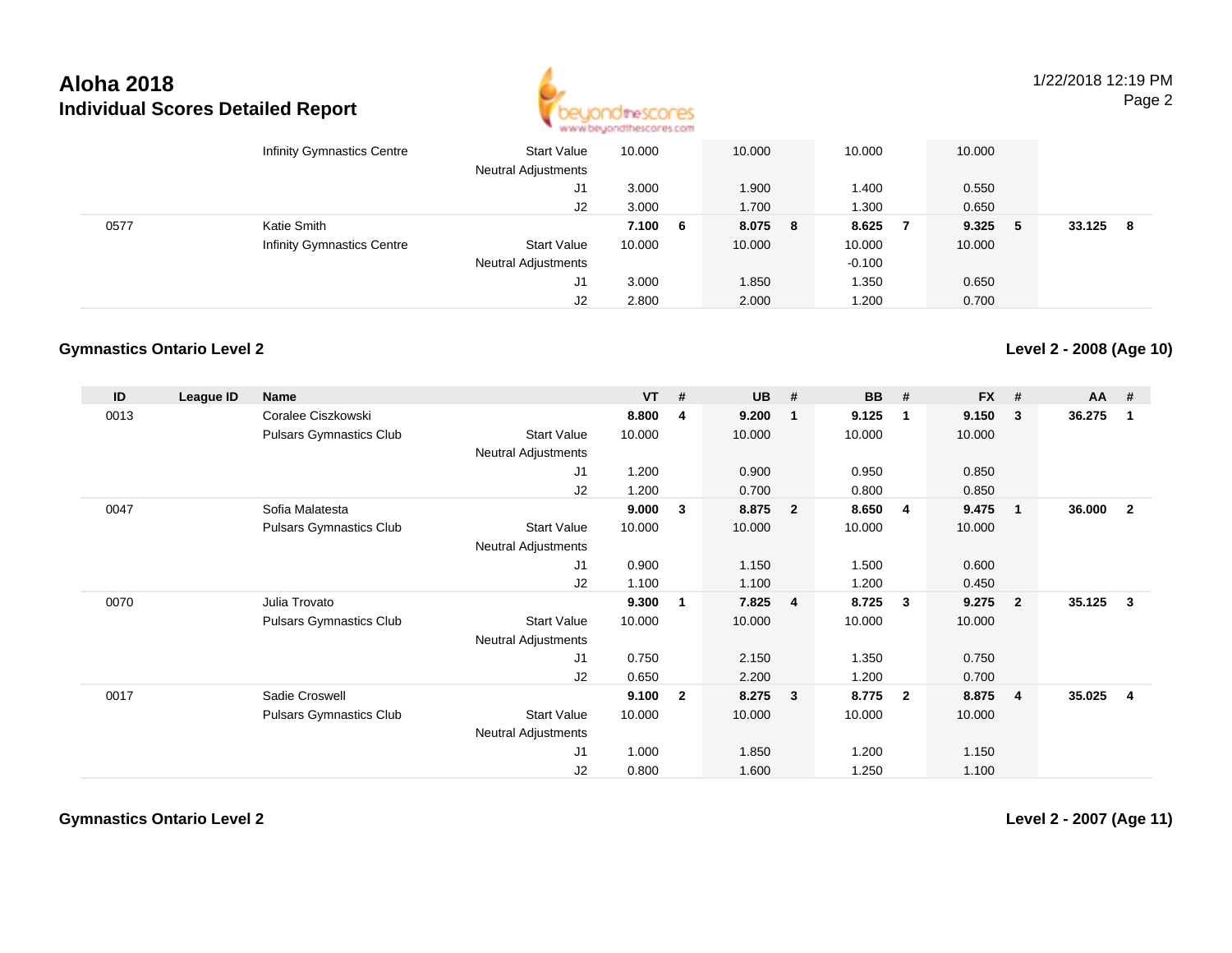

| ID   | <b>League ID</b> | <b>Name</b>                      |                            | <b>VT</b> | $\pmb{\#}$     | <b>UB</b> | #              | <b>BB</b> | #                       | <b>FX</b> | #                       | <b>AA</b> | #                       |
|------|------------------|----------------------------------|----------------------------|-----------|----------------|-----------|----------------|-----------|-------------------------|-----------|-------------------------|-----------|-------------------------|
| 0421 |                  | Kaya Mason                       |                            | 9.475     | $\overline{2}$ | 9.025     | $\overline{2}$ | 9.300     | $\overline{1}$          | 9.550     | $\mathbf{1}$            | 37.350    | $\mathbf{1}$            |
|      |                  | Gemini Gymnastics                | <b>Start Value</b>         | 10.000    |                | 10.000    |                | 10.000    |                         | 10.000    |                         |           |                         |
|      |                  |                                  | <b>Neutral Adjustments</b> |           |                |           |                |           |                         |           |                         |           |                         |
|      |                  |                                  | J1                         | 0.550     |                | 0.950     |                | 0.750     |                         | 0.500     |                         |           |                         |
|      |                  |                                  | J2                         | 0.500     |                | 1.000     |                | 0.650     |                         | 0.400     |                         |           |                         |
| 0345 |                  | Abby Dorr                        |                            | 9.200     | 3              | 9.200     | $\mathbf{1}$   | 8.950     | $\overline{\mathbf{3}}$ | 9.500     | $\overline{2}$          | 36.850    | $\overline{2}$          |
|      |                  | <b>Simcoe Gliders Gymnastics</b> | <b>Start Value</b>         | 10.000    |                | 10.000    |                | 10.000    |                         | 10.000    |                         |           |                         |
|      |                  |                                  | <b>Neutral Adjustments</b> |           |                |           |                |           |                         |           |                         |           |                         |
|      |                  |                                  | J1                         | 0.800     |                | 0.800     |                | 1.150     |                         | 0.500     |                         |           |                         |
|      |                  |                                  | J2                         | 0.800     |                | 0.800     |                | 0.950     |                         | 0.500     |                         |           |                         |
| 0582 |                  | Kalli Wagner                     |                            | 9.550     | $\mathbf{1}$   | 8.675     | $\overline{4}$ | 8.975     | $\overline{2}$          | 9.450     | $\overline{\mathbf{3}}$ | 36.650    | 3                       |
|      |                  | Infinity Gymnastics Centre       | <b>Start Value</b>         | 10.000    |                | 10.000    |                | 10.000    |                         | 10.000    |                         |           |                         |
|      |                  |                                  | <b>Neutral Adjustments</b> |           |                |           |                | $-0.100$  |                         |           |                         |           |                         |
|      |                  |                                  | J1                         | 0.400     |                | 1.450     |                | 0.850     |                         | 0.600     |                         |           |                         |
|      |                  |                                  | J2                         | 0.500     |                | 1.200     |                | 1.000     |                         | 0.500     |                         |           |                         |
| 0051 |                  | Aliya Mendes                     |                            | 9.050     | 4              | 8.900     | $\mathbf{3}$   | 8.850     | $\overline{4}$          | 9.125     | 6                       | 35.925    | $\overline{\mathbf{4}}$ |
|      |                  | <b>Pulsars Gymnastics Club</b>   | <b>Start Value</b>         | 10.000    |                | 10.000    |                | 10.000    |                         | 10.000    |                         |           |                         |
|      |                  |                                  | <b>Neutral Adjustments</b> |           |                |           |                |           |                         |           |                         |           |                         |
|      |                  |                                  | J1                         | 0.900     |                | 1.000     |                | 1.200     |                         | 0.900     |                         |           |                         |
|      |                  |                                  | J2                         | 1.000     |                | 1.200     |                | 1.100     |                         | 0.850     |                         |           |                         |
| 0068 |                  | <b>Addison Taylor</b>            |                            | 9.050     | 4              | 8.225     | 5              | 8.275     | 6                       | 9.275     | 5                       | 34.825    | 5                       |
|      |                  | <b>Pulsars Gymnastics Club</b>   | <b>Start Value</b>         | 10.000    |                | 10.000    |                | 10.000    |                         | 10.000    |                         |           |                         |
|      |                  |                                  | <b>Neutral Adjustments</b> |           |                |           |                |           |                         |           |                         |           |                         |
|      |                  |                                  | J1                         | 1.000     |                | 1.850     |                | 1.800     |                         | 0.800     |                         |           |                         |
|      |                  |                                  | J2                         | 0.900     |                | 1.700     |                | 1.650     |                         | 0.650     |                         |           |                         |
| 0556 |                  | <b>Charlotte Glover</b>          |                            | 8.700     | 5              | 7.850     | 6              | 8.725     | 5                       | 9.400     | $\overline{4}$          | 34.675    | 6                       |
|      |                  | Infinity Gymnastics Centre       | <b>Start Value</b>         | 10.000    |                | 10.000    |                | 10.000    |                         | 10.000    |                         |           |                         |
|      |                  |                                  | <b>Neutral Adjustments</b> |           |                |           |                | $-0.100$  |                         |           |                         |           |                         |
|      |                  |                                  | J1                         | 1.300     |                | 2.100     |                | 1.250     |                         | 0.650     |                         |           |                         |
|      |                  |                                  | J2                         | 1.300     |                | 2.200     |                | 1.100     |                         | 0.550     |                         |           |                         |

## **Gymnastics Ontario Level 2**

**Level 2 - 2006 & Earlier (Age 12+)**

| ID   | League ID | <b>Name</b>       |                            | VT     | <b>UB</b> | <b>BB</b> | <b>FX</b> | <b>AA</b> | # |
|------|-----------|-------------------|----------------------------|--------|-----------|-----------|-----------|-----------|---|
| 0402 |           | Ella Harnum       |                            | 9.225  | 8.975     | 9.025     | 9.575     | 36.800    |   |
|      |           | Gemini Gymnastics | <b>Start Value</b>         | 10.000 | 10.000    | 10.000    | 10.000    |           |   |
|      |           |                   | <b>Neutral Adjustments</b> |        |           |           |           |           |   |
|      |           |                   | 11.                        | 0.800  | 0.950     | 1.050     | 0.450     |           |   |